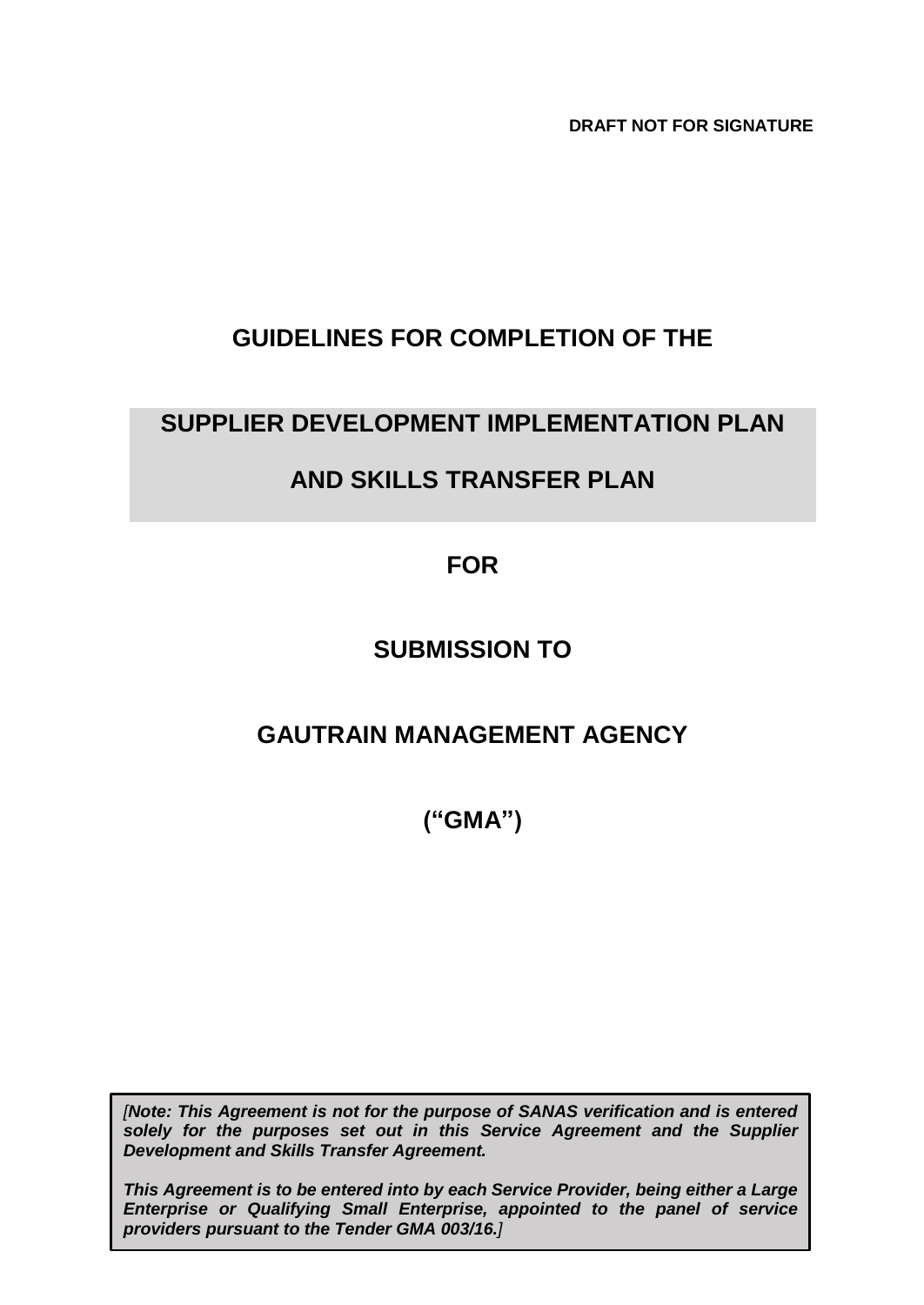### **TABLE OF CONTENTS**

| $\mathbf{1}$    |                                                                     |
|-----------------|---------------------------------------------------------------------|
| 2               | <b>BACKGROUND AND GUIDANCE ON SUPPLIER DEVELOPMENT</b>              |
|                 |                                                                     |
| 3               | GMA'S SUPPLIER DEVELOPMENT OBJECTIVES AND FRAMEWORK 3               |
| 4               | <b>RESPONSE BASED ON THE GUIDELINES OF THE B-BBEE ACT RELATED</b>   |
|                 |                                                                     |
| 5               | SUPPLIER DEVELOPMENT CATEGORY DEFINITIONS AND                       |
|                 |                                                                     |
| 6               | PREAMBLE OF THE SUPPLIER DEVELOPMENT IMPLEMENTATION PLAN            |
|                 | AS PER ANNEXURE "A" OF THE SUPPLIER DEVELOPMENT AND SKILLS          |
|                 |                                                                     |
| $\overline{7}$  | PURPOSE OF THE SUPPLIER DEVELOPMENT IMPLEMENTATION PLAN             |
|                 | AS PER ANNEXURE "A" OF THE SUPPLIER DEVELOPMENT AND SKILLS          |
|                 |                                                                     |
| 8               | <b>OBLIGATIONS OF THE GMA SUPPLIER/SERVICE PROVIDER AS</b>          |
|                 |                                                                     |
| 9               | <b>EXAMPLES OF SUPPLIER DEVELOPMENT OBJECTIVES THAT CAN BE</b>      |
|                 | <b>CONSIDERED OVER AND ABOVE THE ITEMS LISTED TO ENRICH</b>         |
|                 |                                                                     |
| 10              | <b>EXAMPLES OF SUPPLIER DEVELOPMENT PRIORITY INTERVENTIONS THAT</b> |
|                 | CAN BE CONSIDERED OVER AND ABOVE THE ITEMS LISTED / ENRICH          |
|                 |                                                                     |
| 11              | <b>EXAMPLES OF SUPPLIER DEVELOPMENT KEY PERFORMANCE</b>             |
|                 | <b>INDICATORS THAT CAN BE CONSIDERED OVER AND ABOVE THE ITEMS</b>   |
|                 |                                                                     |
| 12 <sup>°</sup> | <b>EXAMPLES OF SUPPLIER DEVELOPMENT IMPLEMENTATION PLAN THAT</b>    |
|                 | <b>CAN BE USED A BASELINE AFTER CONSIDERTING WHICH ASSPECTS TO</b>  |
|                 |                                                                     |

#### **ANNEXURES FROM THE SUPPLIER DEVELOPMENT AND SKILLS TRANSFER AGREEMENT**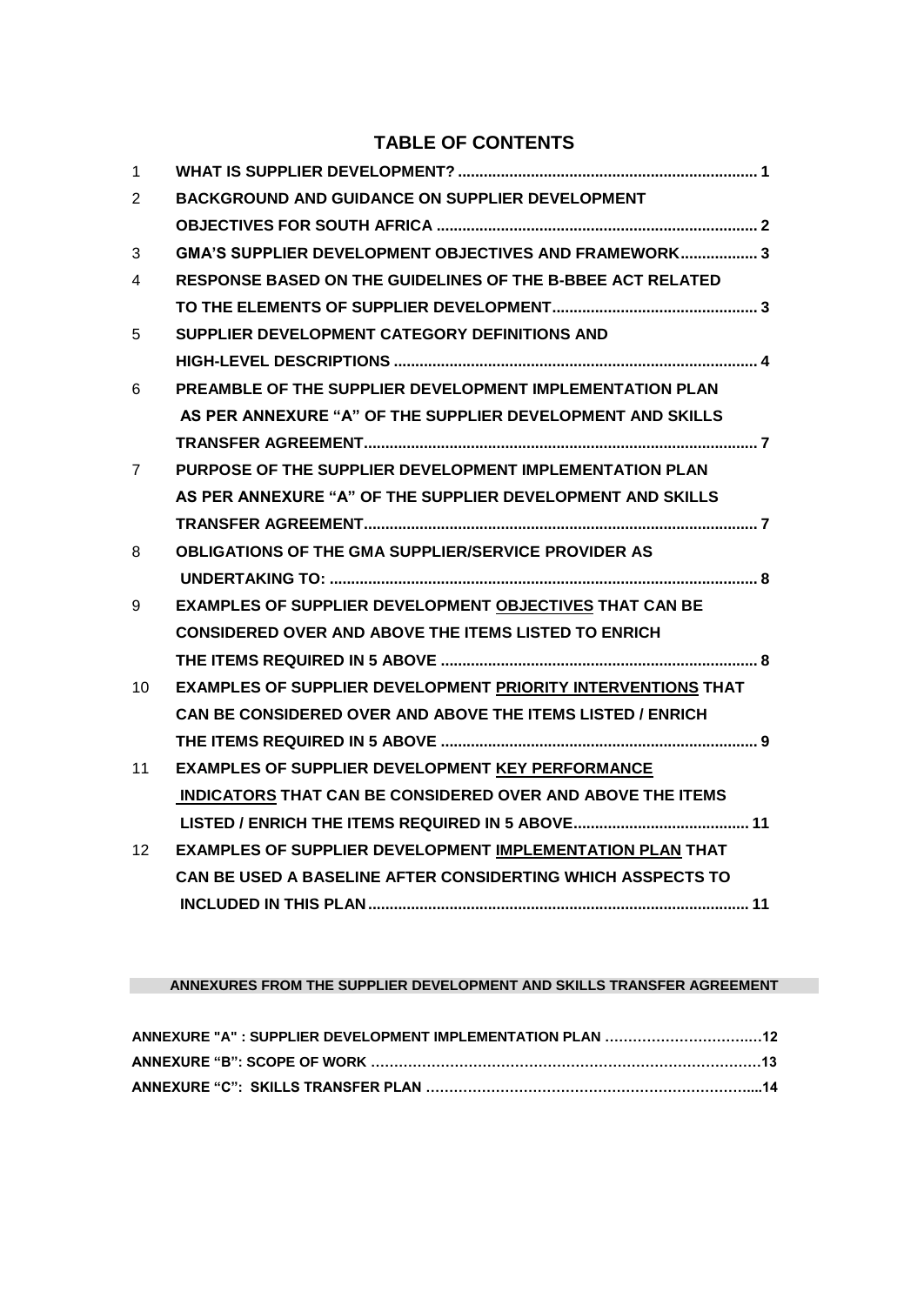#### 1 **WHAT IS SUPPLIER DEVELOPMENT?**

- 1.1 The Supplier Development (SD) Programme is supported by the Gauteng Management Agency (GMA) in alignment with an initiative of the Department of Trade and Industry in terms of the Broad Based Black Economic Empowerment Act 53 of 2003 as amended and the Codes of Good Practice on broad-based black economic empowerment as gazetted by the Department of Trade and Industry in terms of the B-BBEE Act, or any Codes or legislation on Broad Based Black Economic Empowerment which replaces the B-BBEE Act.
- 1.2 The Supplier Development and Skills Transfer Agreement requires the completion, submission and agreement by QSEs and Generic Supplies/Service Providers of GMA of the following:
- 1.2.1 Supplier Development Implementation Plan (which plan is attached to Annexure "A"); and the
- 1.2.2 Skills Transfer Plan (which plan is attached to Annexure "C");
- 1.2.3 In alignment with the Scope of Work as specified in Annexure "B" of the Supplier Development and Skills Transfer Agreement in accordance with the Service Agreement and all legislation referred to in item 1.1 of this document.
- 1.3 The aim of Supplier Development is to increase the competitiveness, capability and capacity of the GMA supply base where there are competitive advantages and potential for local or regional supply. This can be achieved through skills transfer, as well as building new capability and capacity in the GMA supply base. In addition, Supplier Development has its roots grounded firmly around the transformation of South Africa and the empowerment of previously disadvantaged individuals and enterprises.
- 1.4 All principles under "General Principles" in terms of Enterprise and Supplier Development in the Broad Based Black Economic Empowerment Act 53 of 2003 as amended and the Codes of Good Practice on Broad-Based Black Economic Empowerment gazetted by the Department of Trade and Industry in terms of the B-BBEE Act, or any codes of good practice or legislation on Broad Based Black Economic Empowerment which replaces the B-BBEE Act, apply in the design of both the Supplier Development Implementation Plan (Annexure "A") and the Skills Transfer Plan (Annexure "B") as well as all other principles as stated in this Guideline document.
- 1.5 Beneficiaries of Supplier Development and Enterprise Development included in the GMA RFQ and/or Service Agreements, and the subsequent Annexures "A" and "B" of the Supplier Development and Skills Transfer Agreement, should be empowering EMEs and QSEs which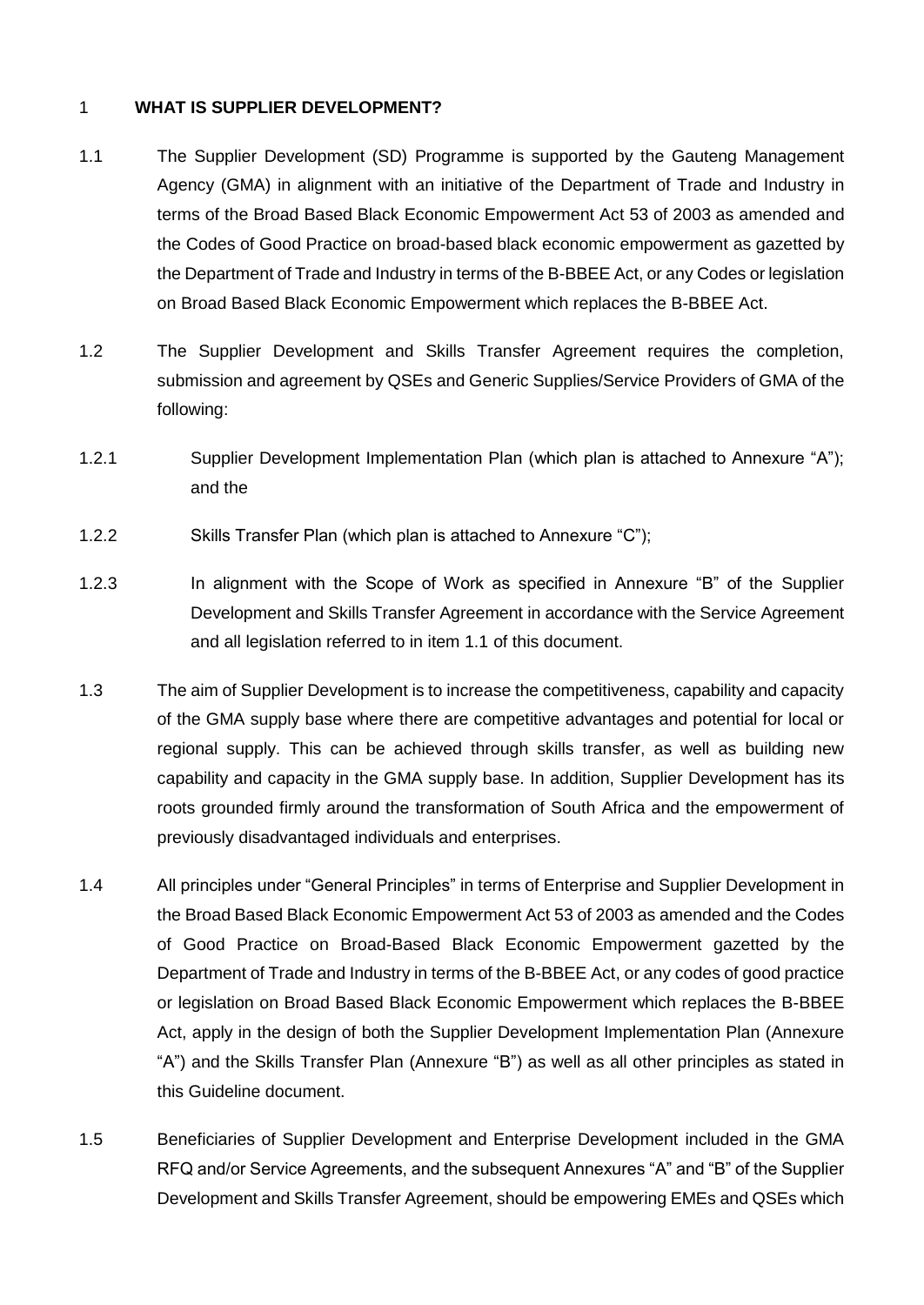are at least 51% black owned or at least 51% black women owned as stated in the Codes of Good Practice of the B-BBEE Act.

## 2 **BACKGROUND AND GUIDANCE ON SUPPLIER DEVELOPMENT OBJECTIVES FOR SOUTH AFRICA**

- 2.1 As a developing economy with inherent structural and social imbalances, South Africa is facing the significant economic challenges of increasing growth in a manner that includes all South Africans. The historical lack of investment in infrastructure in South Africa has negatively impacted on local industry, resulting in a loss of key skills and a decrease in manufacturing industry capabilities. To respond to this, Government policies have been designed to address these imbalances and to act as a catalyst of change for the benefit of South Africa.
- 2.2 One of these Government policies, the New Growth Path (NGP) aims to enhance growth, employment creation and equity by reducing the dependencies of South African industry on imports and promoting the development of skills and capabilities that are in short supply within the country. It identifies strategies that will enable South Africa to grow in a more equitable and inclusive manner and promotes the development of new industry to attain South Africa's development agenda.
- 2.3 GMA's Supplier Development efforts are closely aligned with the Supplier Development efforts aligned to the NGP objectives and the Broad Based Black Economic Empowerment Act 53 of 2003 as amended and the Codes of Good Practice on broad-based black economic empowerment gazetted by the Department of Trade and Industry in terms of the B-BBEE Act, and as a result we are able to fulfil our commitment to sustainability within South Africa whilst at the same time addressing other corporate objectives including increasing productivity and efficiency, volume growth, capital investment, financial stability, funding, human capital, SHEQ regulatory compliance, and improving customer service.
- 2.4 The combined objectives of GMA and Government will be realised through:
- 2.4.1 Using procurement to influence the development of the local supplier industry;
- 2.4.2 Improving operational efficiency;
- 2.4.3 Aggressively implementing capital investment plans which will result in competitive local industries;
- 2.4.4 Ensuring that it creates economic opportunities for the participation of previously disadvantage groups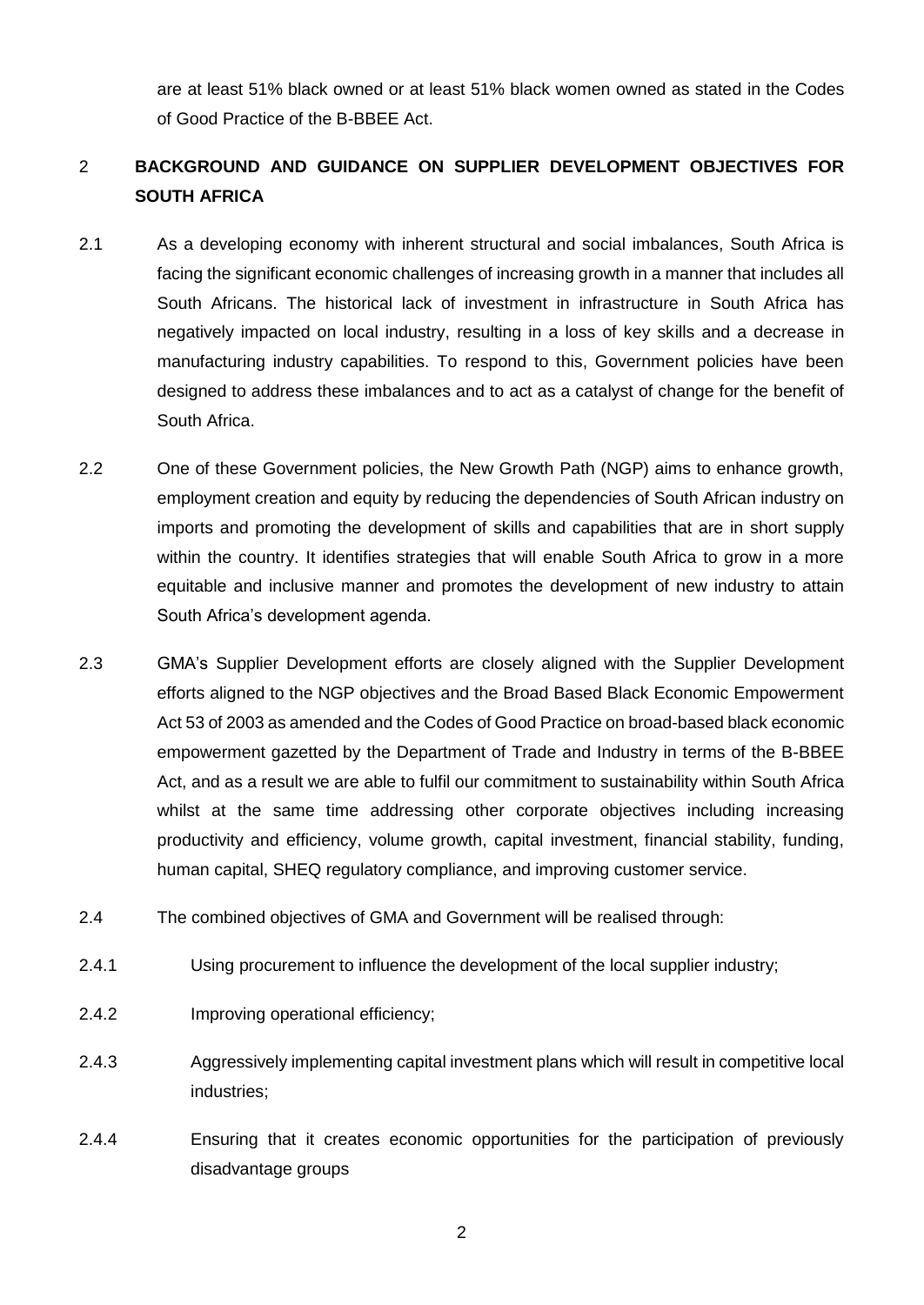2.5 This will lead to GMA achieving its long-term objective of increasing both economic and societal value using its procurement expenditure to ensure local development through the sustainable growth of capability and capacity in South Africa's supply chain, and the inclusion of the previously disadvantaged individuals in the economy in a manner that is beneficial to GMA, South Africa industry and the people of South Africa.

#### 3 **GMA'S SUPPLIER DEVELOPMENT OBJECTIVES AND FRAMEWORK**

- 3.1 To aid its implementation of Supplier Development, GMA has adopted an existing framework from the Broad Based Black Economic Empowerment Act 53 of 2003 as amended and the Codes of Good Practice on broad-based black economic empowerment gazetted by the Department of Trade and Industry in terms of the B-BBEE Act, or any codes of good practice or legislation on Broad Based Black Economic Empowerment which replaces the B-BBEE Act.
- 3.1.1 This framework allows for a basic set of principles to be applied to appropriately target Supplier Development initiatives.
- 3.1.2 Supplier Development initiatives aim to assist local suppliers in developing their competitive advantage through increasing their capability and capacity potential.
- 3.1.3 Hence the guidelines in this document to aid Suppliers/Service Providers in completion of their Supplier Development Implementation Plan.
- 3.2 The guidelines in this document encapsulates the type of Supplier Development opportunities which GMA currently considers effective and allows GMA to move its Supplier Development structure away from a dynamic policy environment towards a framework that is designed around general Supplier Development objectives in terms of Statement 400 of the Broad Based Black Economic Empowerment Act 53 of 2003 as amended and the Codes of Good Practice on broad-based black economic empowerment gazetted by the Department of Trade and Industry in terms of the B-BBEE Act, or any Codes of Good Practice in this context or amended legislation on Broad Based Black Economic Empowerment which replaces the B-BBEE Act.
- 3.3 This enables GMA to adopt a standard structure but also allows for the flexibility to reconsider emphasis on certain aspects as objectives change.

## 4 **RESPONSE BASED ON THE GUIDELINES OF THE B-BBEE ACT RELATED TO THE ELEMENTS OF SUPPLIER DEVELOPMENT**

4.1 Based on the supplier-buyer power, industry complexity, risk and the length of procurement period, the Supplier/Service Provider is expected to formulate a Supplier Development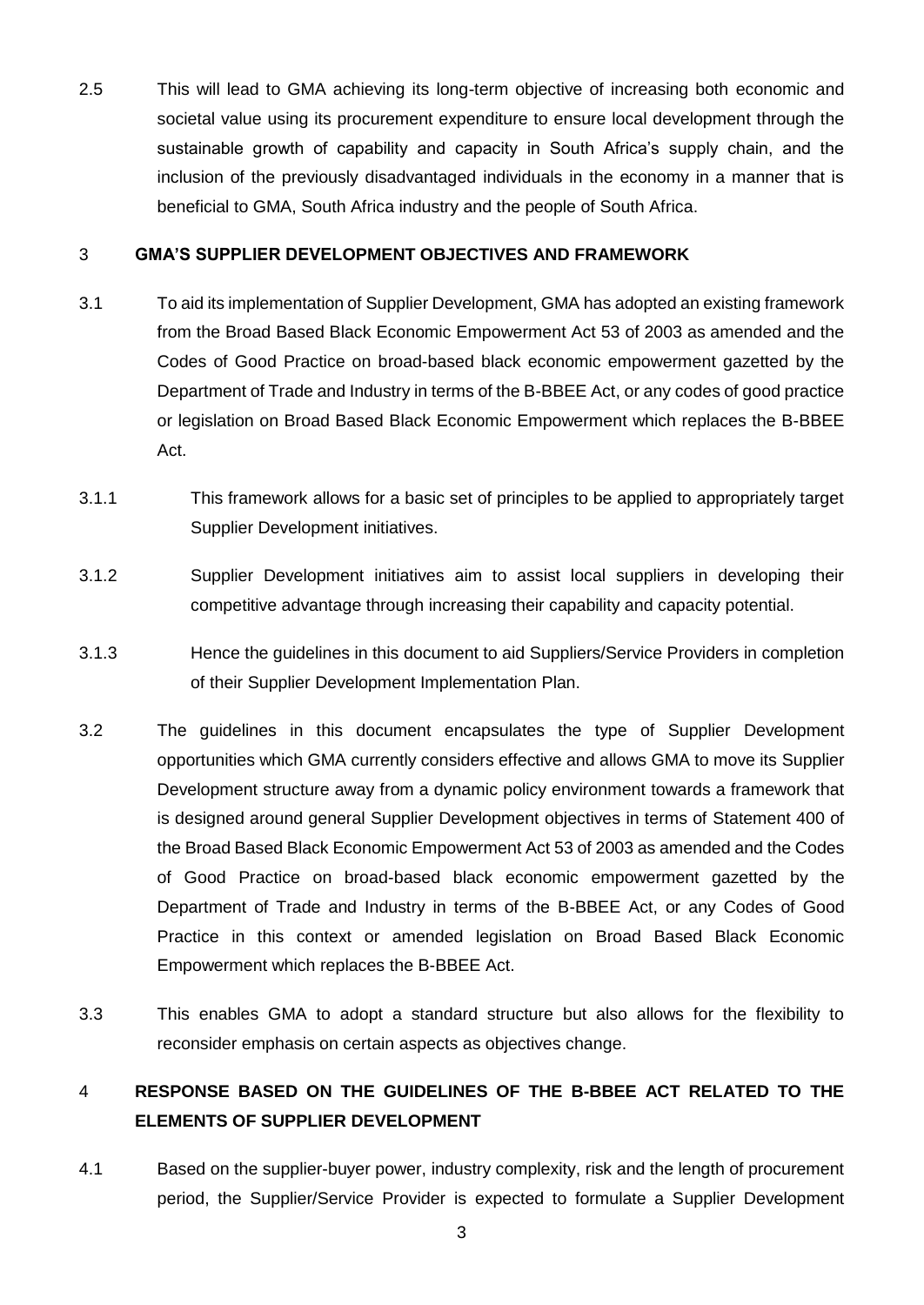Implementation Plan to identify the opportunities that it will pursue. Ideally the Supplier Development Implementation Plan should address factors that are specific to the needs and guidelines of GMA.

4.2 GMA has identified a number of opportunities which may aid a Supplier/Service Provider in formulating its response. Each of the opportunities identified by the Supplier/Service Provider should have a direct or indirect effect on the value it creates for the country to maximise economic and social economic impact.

## 5 **SUPPLIER DEVELOPMENT CATEGORY DEFINITIONS AND HIGH-LEVEL DESCRIPTIONS**

5.1 All items highlighted below can be used in terms of the Supplier Development Implementation Plan (Annexure "A" of the Supplier Development and Skills Transfer Agreement) in alignment with the Broad Based Black Economic Empowerment Act 53 of 2003 as amended and the Codes of Good Practice on broad-based black economic empowerment gazetted by the Department of Trade and Industry in terms of the B-BBEE Act, or any Codes of Good Practice in this context or amended legislation on Broad Based Black Economic Empowerment which replaces the B-BBEE Act.

#### 5.2 **Industrialisation**

- Industrialisation refers specifically to industrial development that will result in global leading capabilities within South Africa.
- Industrialization as a focus area should be included in large contracts as indicated by GMA in the RFQ and/or Service Agreements and the subsequent Annexures "A" and "B" of the Supplier Development and Skills Transfer Agreement.
- All items must be aligned with the guidelines in terms of Supplier and Enterprise Development Contributions as per the following:

| <b>Criteria</b>                                                  | <b>Description</b>                                                                                                                                                   |
|------------------------------------------------------------------|----------------------------------------------------------------------------------------------------------------------------------------------------------------------|
| • Value of Investment in plant                                   | • Quantification of the monetary value invested in<br>machinery, equipment and/or buildings because of this<br>RFQ / Scope of Work                                   |
| • Percentage of Investment of plant<br>purchased in South Africa | • Percentage value invested in machinery, equipment<br>and/or buildings that are sourced from local companies                                                        |
| • Reduction in import leakage                                    | • A percentage indication of the increase in locally<br>supplied products, and therefore, the resultant<br>decrease in imports because of the award of a<br>contract |

### 5.3 **South African Capability and Capacity Building**

South African capability and capacity building refers specifically to industrial and/or other focus areas of development that aligns with GMA's focus on value-add activities for the local industry through manufacturing and/or service-related functions.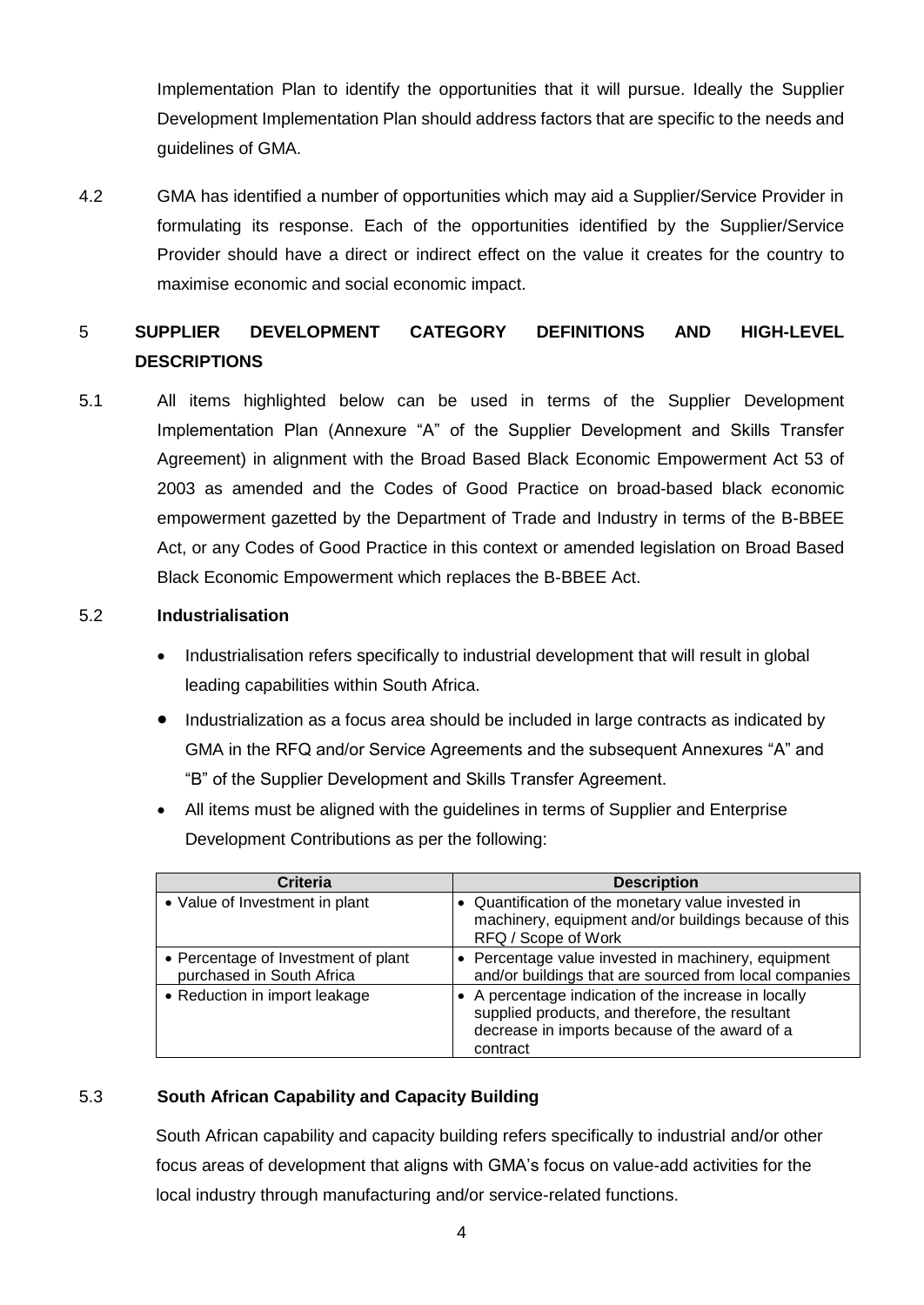| <b>Criteria</b>                           | <b>Description</b>                                       |
|-------------------------------------------|----------------------------------------------------------|
| • Value-added manufacturing activities    | • Description of valued-added activities to be performed |
| to be undertaken in South Africa          | during the contract period in South Africa               |
| • Service-related functions to be         | • Description of Service-related functions to be         |
| undertaken in South Africa                | performed during the contract period in South Africa     |
| • Number of local suppliers in the supply | • Number of South African suppliers that are to be       |
| chain                                     | utilized in the fulfilment of the contract               |

#### 5.4 **Technology Transfer / Sustainability**

Technology improvements are intangible assets with significant economic value. The Supplier/Service Provider will be measured on its plan to transfer knowledge and Intellectual Property (IP) to contribute towards capacity building of the local supply base, which ultimately leads to improved efficiency and capability. Plans to assist in this by a Supplier/Service Provider must be assessed to enable the local supply base to potentially export its newly-acquired know-how, thereby decreasing capital leakage.

| Criteria                                                                                                               | <b>Description</b>                                                                               |
|------------------------------------------------------------------------------------------------------------------------|--------------------------------------------------------------------------------------------------|
| Technology transfer including:                                                                                         |                                                                                                  |
| 1. Methods of manufacturing                                                                                            | Introduction of a new/improved method of<br>manufacturing                                        |
| 2. Introduction of new technologies                                                                                    | 2. Provision of new technologies:<br>For processes;<br>ICT<br>$\cap$                             |
| 3. IP transfer (number and value)                                                                                      | The provision of patents, trademarks and<br>3.<br>copyrights                                     |
| • Number of local suppliers to be<br>evaluated for integration into the<br>Supplier/Service Provider's supply<br>chain | • Number of South African suppliers that are to be<br>utilized in the fulfilment of the contract |

#### 5.5 **Skills development**

Skills development indicates the company's commitment to education, and whether that fits in with targeted groups (e.g. artisans, technicians, etc.). Consideration needs to be directed towards the adequate quality and value of skills so developed to allow for better evaluation in line with Government's objectives.

| <b>Criteria</b>                                                                                                                                                                                                                                      | <b>Description</b>                                                                                                                                                                                                                                                                                                                              |
|------------------------------------------------------------------------------------------------------------------------------------------------------------------------------------------------------------------------------------------------------|-------------------------------------------------------------------------------------------------------------------------------------------------------------------------------------------------------------------------------------------------------------------------------------------------------------------------------------------------|
| • Number of downstream supply chain<br>individuals to be trained including:<br>$\circ$ Number of artisans trained<br>$\circ$ Number of technicians trained<br>Number of black people trained<br>$\circ$<br>Total number of people trained<br>$\circ$ | • Number of individuals that the Supplier/Service<br>Provider plans to train in the local industry over the<br>contract period - training will be monitored in terms<br>of set milestones during the contract period                                                                                                                            |
| Certified training in terms of the above<br>(Yes/No)                                                                                                                                                                                                 | • Compliance with local and/or international skills<br>accreditation in terms of the above                                                                                                                                                                                                                                                      |
| Rand value spent on above training                                                                                                                                                                                                                   | • Total planned monetary value spent (as a % of the<br>contract value) on skills development/training<br>during the contract period within the industry;<br>money spent in the previous year will be included<br>in year 1 to make allowance for Suppliers/Service<br>Providers who have just completed a training drive<br>within the industry |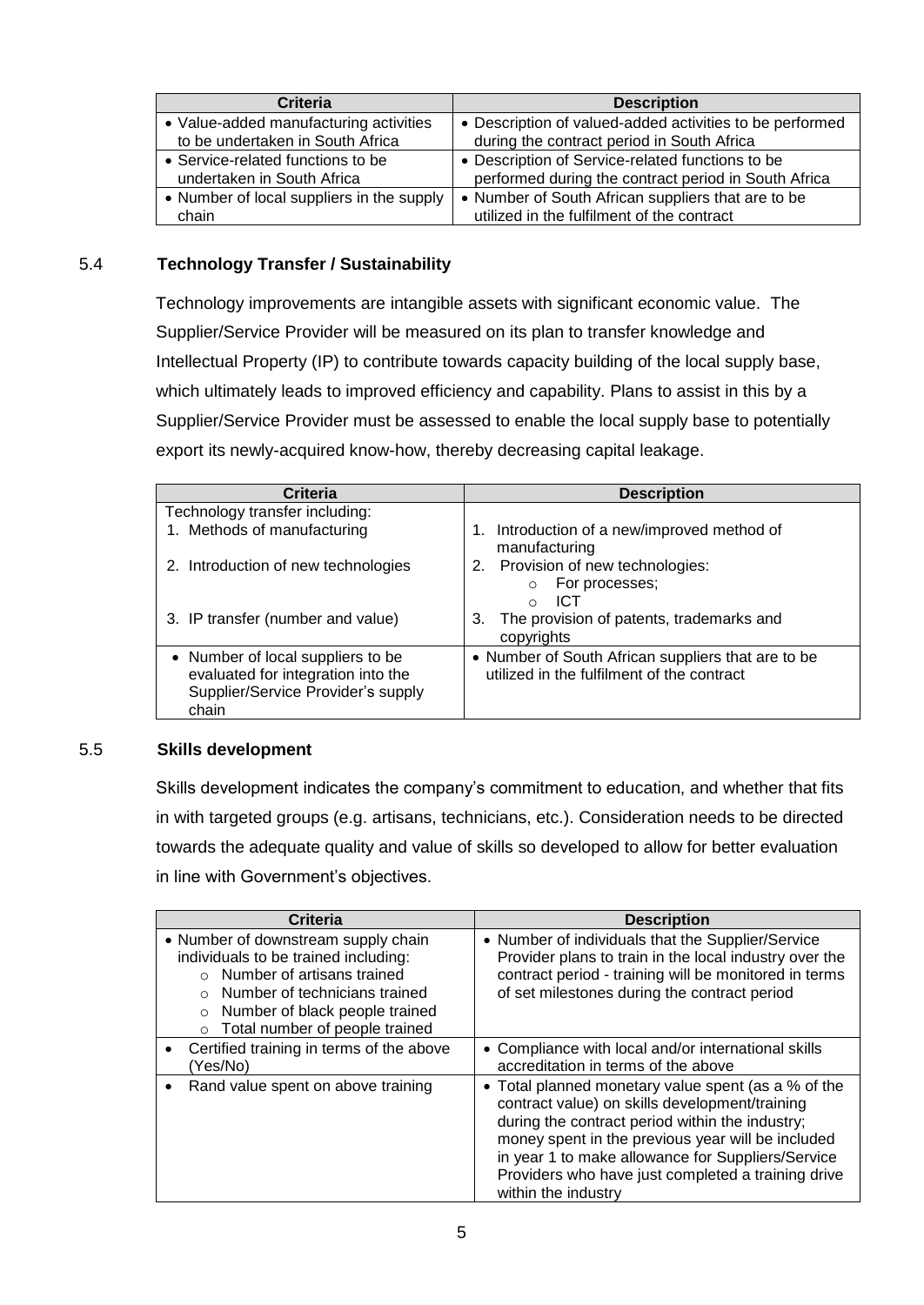| Number of bursaries / scholarships                  | • The number of higher education                                                                                       |
|-----------------------------------------------------|------------------------------------------------------------------------------------------------------------------------|
| $\bullet$                                           | bursaries/scholarships provided in the previous                                                                        |
| (specify field of study)                            | year and planned for the length of the contract                                                                        |
| Number of apprentices (sector must be<br>specified) | • The number of apprentices that the<br>Supplier/Service Provider plans to enlist during the<br>course of the contract |
| Investments in Schools in specific                  | • The monetary value that the Supplier/Service                                                                         |
| $\bullet$                                           | Provider is prepared to invest in the development                                                                      |
| sectors that is aligned with the GMA                | and running of schools to increase technical skills                                                                    |
| nature of business e.g. engineering                 | development                                                                                                            |

#### 5.6 **Job Creation / Preservation**

Job creation and/or preservation allows assessment of Government's objectives to increase labour absorption, focusing on unskilled workers, youth and disabled individuals.

| Criteria  |                                                    | <b>Description</b>                                                                                                                                                                                                                                                                                                              |  |
|-----------|----------------------------------------------------|---------------------------------------------------------------------------------------------------------------------------------------------------------------------------------------------------------------------------------------------------------------------------------------------------------------------------------|--|
| ٠         | Number of jobs preserved                           | • Number of jobs which would be preserved through<br>Award of Contract                                                                                                                                                                                                                                                          |  |
| ٠         | Number of jobs created including:                  | • Number of jobs to be created during the period of<br>the Contract:                                                                                                                                                                                                                                                            |  |
|           | 1. New skilled jobs created                        | 1. Jobs for people in specialised field of work<br>requiring a defined training path and/or<br>requisite level of experience for them to<br>perform that role. These people could be in<br>possession of a certificate, diploma or<br>degree from a higher education institution.<br>2. Jobs for people where the field of work |  |
|           | 2. New unskilled jobs created                      | does not require extensive formal training<br>or from whom no minimum level of<br>education is required<br>• Jobs created for Individuals ages 16-35 years                                                                                                                                                                      |  |
|           | Number of jobs created for youth                   | • Jobs created for Black Individuals ages 16-35                                                                                                                                                                                                                                                                                 |  |
| $\bullet$ | Number of jobs created for Black youth             | years                                                                                                                                                                                                                                                                                                                           |  |
| $\bullet$ | Number of jobs created for disabled<br>individuals | • Jobs created for disabled individuals                                                                                                                                                                                                                                                                                         |  |

#### 5.7 **Small business promotion**

Small business promotion criteria give an indication of the Supplier/Service Provider's commitment to developing small business in line with NGP and B-BBEE requirements.

| Criteria                                                                      | <b>Description</b>                                                                                                                                                                     |
|-------------------------------------------------------------------------------|----------------------------------------------------------------------------------------------------------------------------------------------------------------------------------------|
| • Percentage procurement from:<br>$\circ$ EMEs<br>$\circ$ QSEs<br>○ Start-ups | • Refers to the planned procurement from small<br>business as a % of the total planned procurement<br>spend                                                                            |
| • Non-financial support provided to small<br>business                         | • Suppliers/Service Providers will be credited for<br>each non-financial ESD support that they are<br>planning to give to small business as described in<br>the Codes of Good Practice |
| • Financial support provided to small<br>business                             | • Suppliers/Service Providers will be credited for<br>each financial ESD support that they are planning<br>to give to small business as described in the Codes<br>of Good Practice     |
| • Joint ESD initiatives with GMA                                              | • The number of ESD initiatives that the<br>Supplier/Service Provider will jointly run with GMA:<br>o That are aligned to GMA's objectives<br>o That are non-financial in nature       |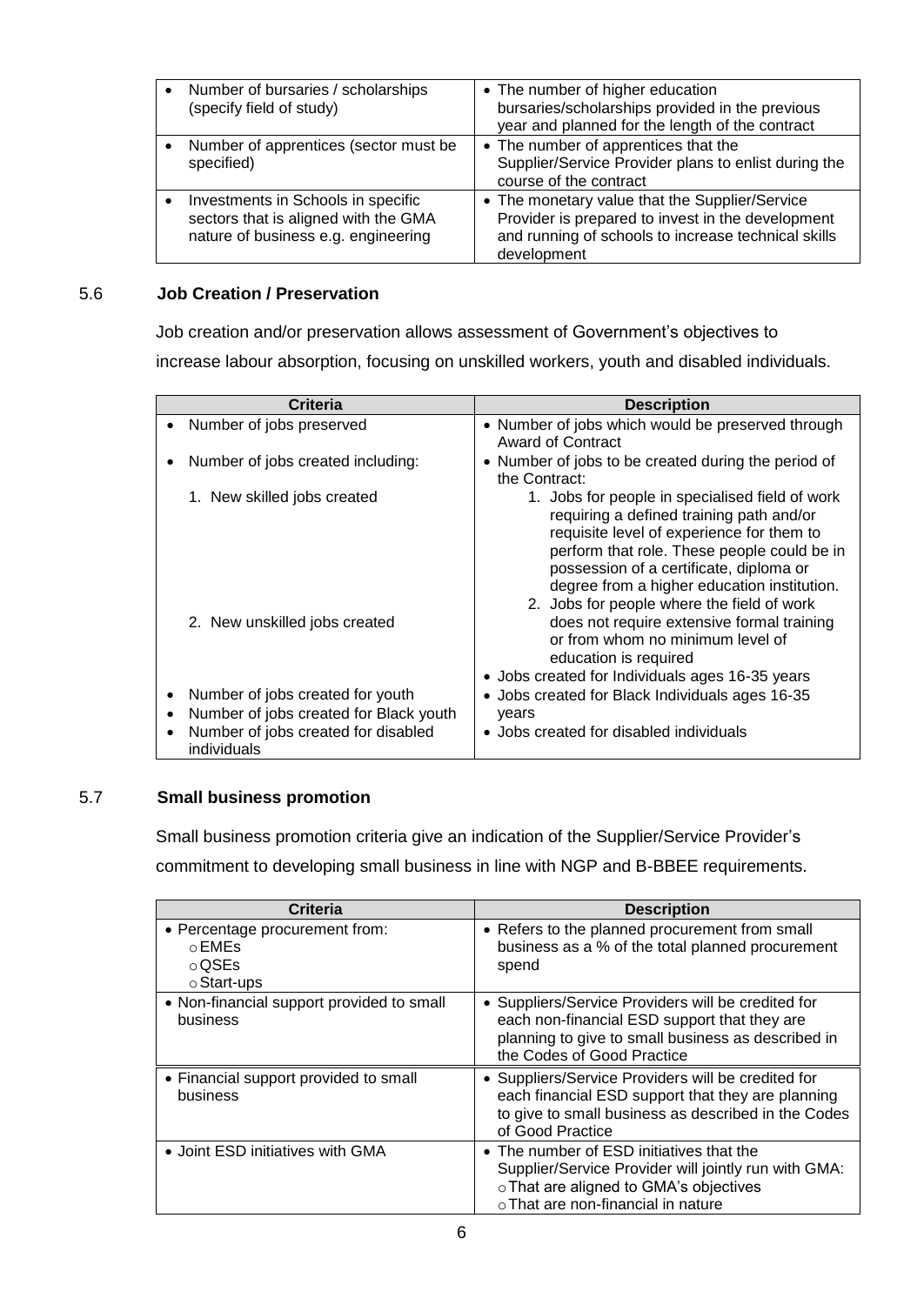#### 5.8 **Rural development / integration**

Rural development / integration includes the Supplier/Service Provider's planned use of local labour and business which will contribute to Government's NGP objectives and result in supply chain efficiencies. Commitment to rural development will result in the alleviation of poverty and thereby contribute to development objectives, which is in alignment with the GMA Township Economy Revitalization programme. The development must be sustainable in order to have a long-term and meaningful impact.

| Criteria                                                               | <b>Description</b>                                                                                                       |
|------------------------------------------------------------------------|--------------------------------------------------------------------------------------------------------------------------|
| • Local of local employees                                             | • Number of people employed from within the town/city<br>of operation                                                    |
| • Value spent on local business                                        | • Monetary value spent on businesses within the<br>town/city of operation                                                |
| • Proximity of business operations                                     | • The locality of the business in relation to operations,<br>preference is given for regional (provincial) locality      |
| • Number of rural businesses to be<br>developed                        | • The number of rural businesses that the<br>Supplier/Service Provider plans to develop because of<br>the contract       |
| • Value of development to local<br>community (sustainable development) | • The monetary value spent on rural community<br>development what will result in long-term social<br><i>improvements</i> |

## 6 **PREAMBLE OF THE SUPPLIER DEVELOPMENT IMPLEMENTATION PLAN AS PER ANNEXURE "A" OF THE SUPPLIER DEVELOPMENT AND SKILLS TRANSFER AGREEMENT**

"Supplier Development Contributions" means monetary or non-monetary contributions carried out for the benefit of value-adding suppliers to the Measured Entity (in this case the Supplier/Service provider to GMA), with the objective of contributing to the development, sustainability and financial and operational independence of those beneficiaries:

*Supplier Development Contributions to suppliers that are Exempted Micro-Enterprises or Qualifying Small Enterprises which are at least 51% black owned or at least 51% black women owned.*

# 7 **PURPOSE OF THE SUPPLIER DEVELOPMENT IMPLEMENTATION PLAN AS PER ANNEXURE "A" OF THE SUPPLIER DEVELOPMENT AND SKILLS TRANSFER AGREEMENT**

The purpose is to:

7.1 Confirm the Supplier Development commitments between the Supplier/Service Provider and GMA as envisaged and mutually agreed upon in terms of the GMA Service Agreement and the GMA Supplier Development and Skills Transfer Agreement in alignment with all prescribed in legislation, Codes of Good Practice and Sector Codes as applicable.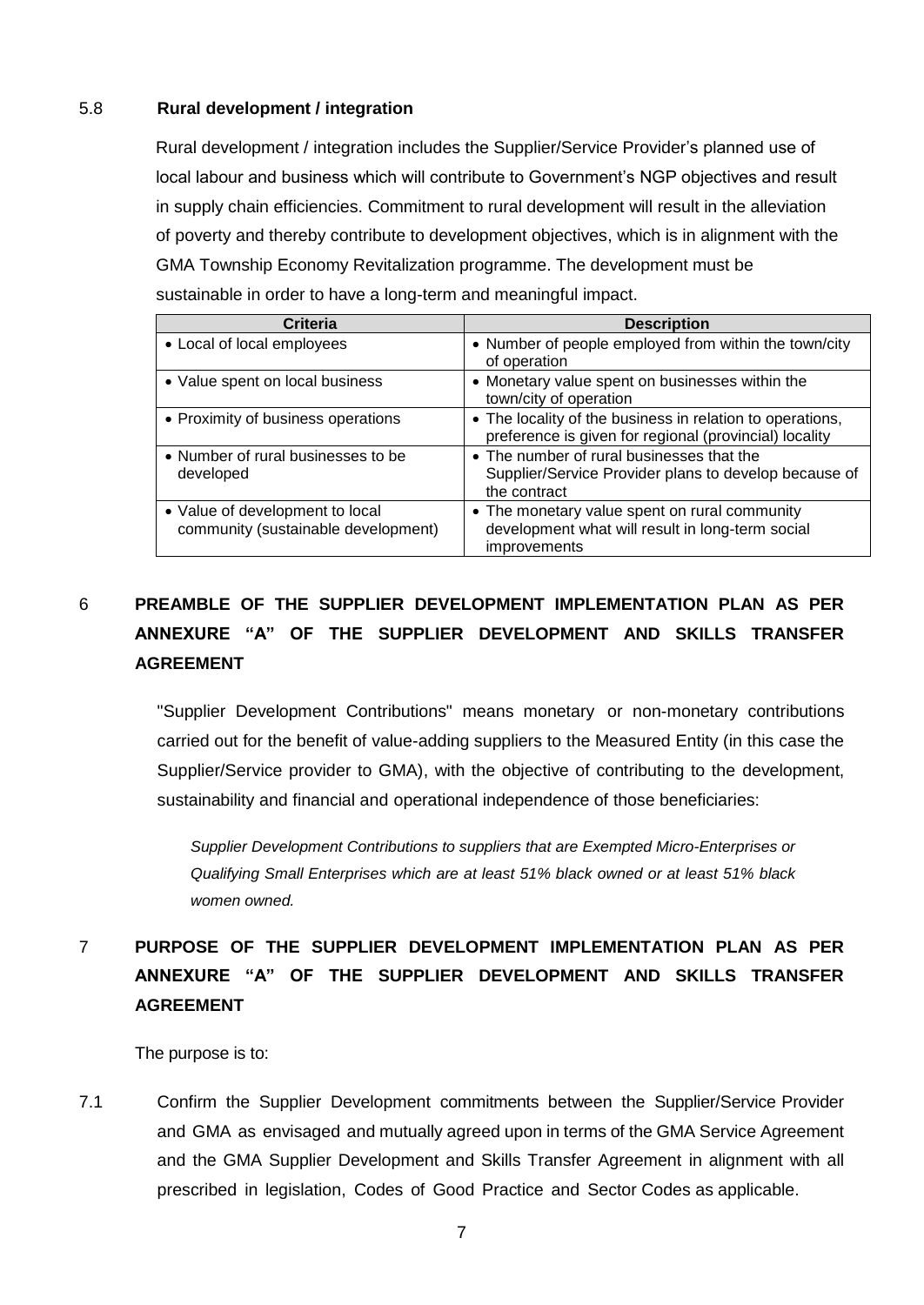- 7.2 Formalize the duration and terms of the Supplier Development relationship between Supplier/Service Provider and GMA to be included in Annexure "A" and Annexure "B" of the GMA Supplier Development and Skills Transfer Agreement.
- 7.3 Regulate the relationship between the Supplier/Service Provider and GMA, and specifically the deliverables, contributions and/or initiatives with supplier development as objective as defined and envisaged in applicable law, codes of good practice and or any other regulation impacting this agreement.
- 7.4 Stipulate and define the objectives, key performance indicators and implementation plan with accompanying milestones to be included in the GMA Supplier Development and Skills Transfer Agreement.

### 8 **OBLIGATIONS OF THE GMA SUPPLIER/SERVICE PROVIDER AS UNDERTAKING TO:**

- 8.1 Abide by and give effect to the guidelines in this document.
- 8.2 Implement the Supplier Development Implementation and Skills Transfer Plans as detailed in Annexure "A" and Annexure "B" of the GMA Supplier Development and Skills Transfer Agreement.
- 8.3 Communicate with GMA regarding the plan and the implementation thereof and/or anything that may impact the GMA Services Agreement and the GMA Supplier Development and Skills Transfer Agreement.

## 9 **EXAMPLES OF SUPPLIER DEVELOPMENT OBJECTIVES THAT CAN BE CONSIDERED OVER AND ABOVE THE ITEMS LISTED TO ENRICH THE ITEMS REQUIRED IN 5 ABOVE**

*(The following are merely examples of objectives / focus areas and can be selected and amended as appropriate – details pertaining to each specific objective / focus area need to be added including monetary / non- monetary targets, projected timelines and expected outcomes):*

| <b>OBJECTIVE FOCUS</b>                                                                                                                                                                          | <b>OBJECTIVE</b> |
|-------------------------------------------------------------------------------------------------------------------------------------------------------------------------------------------------|------------------|
| Investment(s) in beneficiary                                                                                                                                                                    |                  |
| Loans to beneficiary                                                                                                                                                                            |                  |
| Guarantees given or security provided on behalf of beneficiary                                                                                                                                  |                  |
| Credit facilities made available to beneficiary                                                                                                                                                 |                  |
| Grant contributions to beneficiary                                                                                                                                                              |                  |
| Direct costs in assisting and hastening development                                                                                                                                             |                  |
| Preferential credit terms granted to beneficiary                                                                                                                                                |                  |
| Preferential supplier terms granted to beneficiary                                                                                                                                              |                  |
| Contributions to settling service costs relating to the operational/financial<br>capacity or efficiency levels of beneficiary entities.                                                         |                  |
| Discounts given to beneficiaries in relation to the acquisition and maintenance<br>costs associated with the granting of franchise, license, agency, distribution or<br>similar business rights |                  |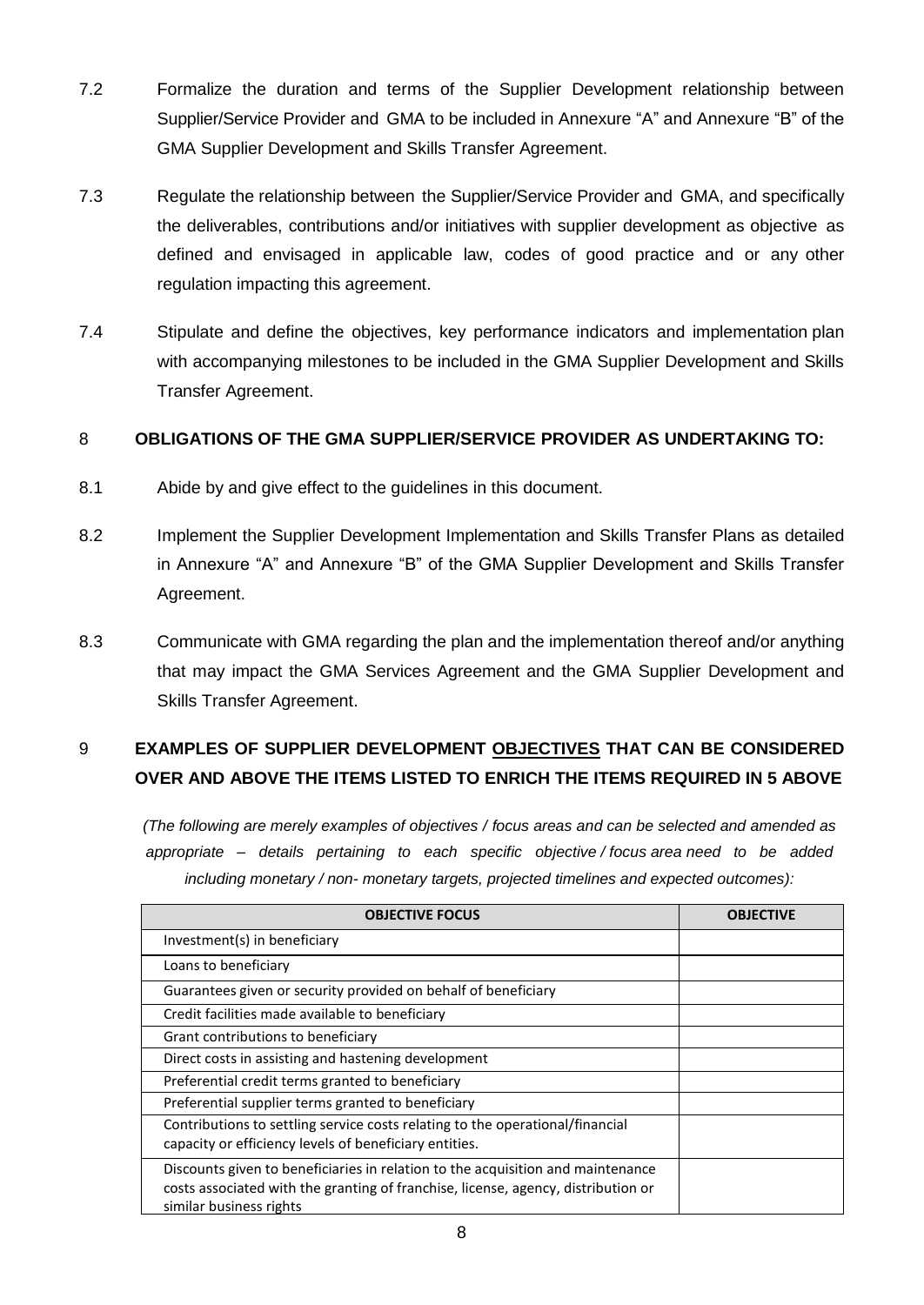| The creation/development of capacity and expertise required to<br>manufacture/produce goods or services previously not manufactured<br>/produced in South Africa |  |
|------------------------------------------------------------------------------------------------------------------------------------------------------------------|--|
| Facilitating access to credit for beneficiary                                                                                                                    |  |
| Provision of training/mentoring to increase the beneficiary's operational or<br>financial capacity                                                               |  |
| Provision of finance to beneficiary at lower than commercial rates of interest                                                                                   |  |
| Relax security requirements / absence of security requirements for beneficiaries<br>unable to provide security for loans                                         |  |
| Early settlement of accounts with beneficiary                                                                                                                    |  |
| Maintaining beneficiary unit                                                                                                                                     |  |

# 10 **EXAMPLES OF SUPPLIER DEVELOPMENT PRIORITY INTERVENTIONS THAT CAN BE CONSIDERED OVER AND ABOVE THE ITEMS LISTED / ENRICH THE ITEMS REQUIRED IN 5 ABOVE**

*The Supplier / Service Provider and GMA agree to the following interventions being implemented:*

*(The following are merely examples of possible interventions and can be selected and amended as appropriate – details pertaining to specific agreement objectives need to be added. The details should include the following):*

| <b>INTERVENTION</b>                                    | <b>DETAILS</b>              |
|--------------------------------------------------------|-----------------------------|
| Investment(s) in the following                         | Nature/area:                |
| suppliers/beneficiaries:                               | Investment method           |
|                                                        | Investment terms            |
|                                                        | Value                       |
|                                                        | Timeline                    |
| Loans to the following suppliers/beneficiaries:        | Nature/purpose              |
|                                                        | Terms                       |
|                                                        | Value                       |
|                                                        | Timeline                    |
| Guarantees given or security provided on behalf of the | Purpose/nature<br>$\bullet$ |
| following suppliers/beneficiaries:                     | Terms<br>$\bullet$          |
|                                                        | Value                       |
|                                                        | Timeline                    |
| Credit facilities made available to the following      | Nature/purpose<br>$\bullet$ |
| suppliers/beneficiaries:                               | Terms                       |
|                                                        | Value                       |
|                                                        | Timeline                    |
| Grant contributions to the following                   | Nature/purpose<br>$\bullet$ |
| suppliers/beneficiaries:                               | Terms                       |
|                                                        | Value                       |
|                                                        | Timeline                    |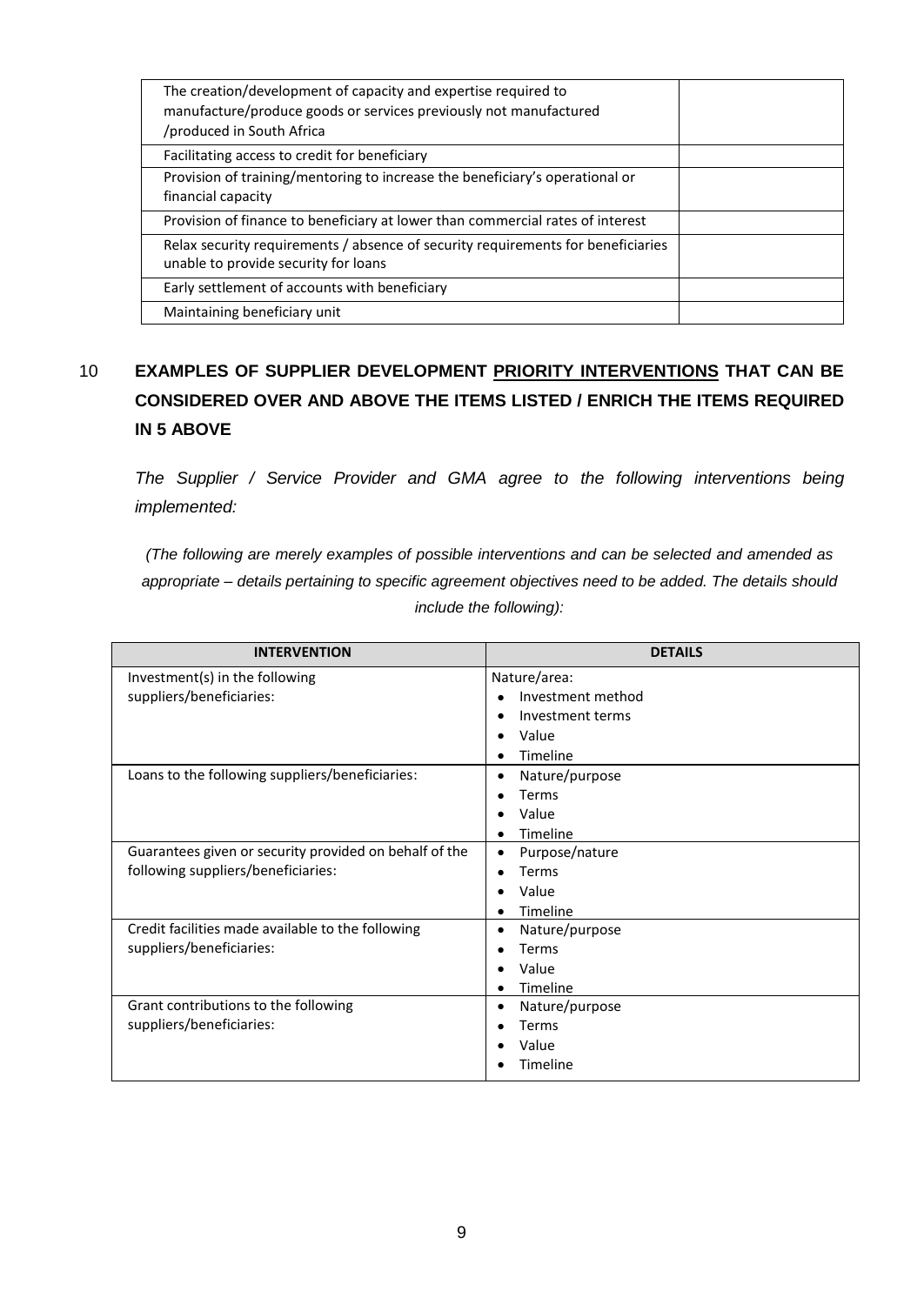| Direct costs in assisting and hastening development of<br>the following suppliers/beneficiaries:                                                                                                                            | Development area<br>$\bullet$<br>Purpose<br>$\bullet$<br>Value/costs<br>Interventions<br>Assigned responsibilities<br>Third parties<br>Timeline<br>$\bullet$                                                                                                                                                       |  |
|-----------------------------------------------------------------------------------------------------------------------------------------------------------------------------------------------------------------------------|--------------------------------------------------------------------------------------------------------------------------------------------------------------------------------------------------------------------------------------------------------------------------------------------------------------------|--|
| Preferential credit terms granted to the following<br>suppliers/beneficiaries:                                                                                                                                              | Applicable goods and/or services<br>$\bullet$<br>Preferential terms explained, e.g. applicable credit<br>limits, 90 days, etc.<br>Specific arrangements and/or limitations in terms of<br>products/services, product/services values, timelines,<br>etc.                                                           |  |
| Contributions to settling service costs relating to the<br>operational/financial capacity or efficiency levels of the<br>following suppliers/beneficiaries:                                                                 | Specify service costs and suppliers<br>$\bullet$<br>Terms<br>$\bullet$<br>Value of contributions<br>Timeline<br>$\bullet$                                                                                                                                                                                          |  |
| Discounts given to the following suppliers/beneficiaries<br>in relation to the acquisition and maintenance costs<br>associated with the granting of franchise, license,<br>agency, distribution or similar business rights: | Specify service costs and corresponding reason<br>$\bullet$<br>Terms<br>$\bullet$<br>Value of contributions<br><b>Discounts</b><br>$\bullet$                                                                                                                                                                       |  |
| The creation/development of capacity and expertise<br>required to manufacture/produce goods or services<br>previously not manufactured/produced in South Africa<br>for the following suppliers/beneficiaries:               | Applicable goods/services<br>$\bullet$<br>Nature of capacity and/or expertise<br>$\bullet$<br>development/creation<br>Delivery vehicle e.g. third-party involvement<br>$\bullet$<br>Terms<br>$\bullet$<br>Value of investment/assistance                                                                           |  |
| Facilitating access to credit for the following<br>suppliers/beneficiaries:                                                                                                                                                 | Nature and reason<br>$\bullet$<br>Value<br>$\bullet$<br>Terms<br>Timeline<br>$\bullet$                                                                                                                                                                                                                             |  |
| Provision pf training/mentoring to increase the<br>operational or financial capacity of the following<br>suppliers/beneficiaries:                                                                                           | Nature and purpose<br>$\bullet$<br>Beneficiary jobs/departments etc. affected<br>Trainer/mentor credentials (Supplier/Service Provider<br>staff / external service provider)<br>Service delivery - assigned responsibilities<br>Value (if Supplier/Service Provider staff - cost of<br>time)<br>Terms<br>$\bullet$ |  |
| Provision of finance to the following<br>suppliers/beneficiaries at lower than commercial rates<br>of interest:                                                                                                             | Nature<br>$\bullet$<br>Value<br>$\bullet$<br>Terms<br>$\bullet$<br>Timeline<br>$\bullet$                                                                                                                                                                                                                           |  |
| Relax security requirements/absence of security<br>requirements for the following suppliers/beneficiaries<br>that are unable to provide security for loans:                                                                 | Meaning of early settlement (e.g. 15 days)<br>$\bullet$<br>Terms<br>$\bullet$<br>Timeline<br>$\bullet$                                                                                                                                                                                                             |  |
| Early settlement of accounts for the following<br>suppliers/beneficiaries:                                                                                                                                                  | Nature and reason<br>$\bullet$<br>Value                                                                                                                                                                                                                                                                            |  |
| Maintaining beneficiary unit for the following<br>suppliers/beneficiaries:                                                                                                                                                  | Details of beneficiary unit<br>$\bullet$<br>Assigned resources, time allocated to unit and costs<br>$\bullet$<br>of resources for time as allocated and any other<br>relevant factors<br>Timeline                                                                                                                  |  |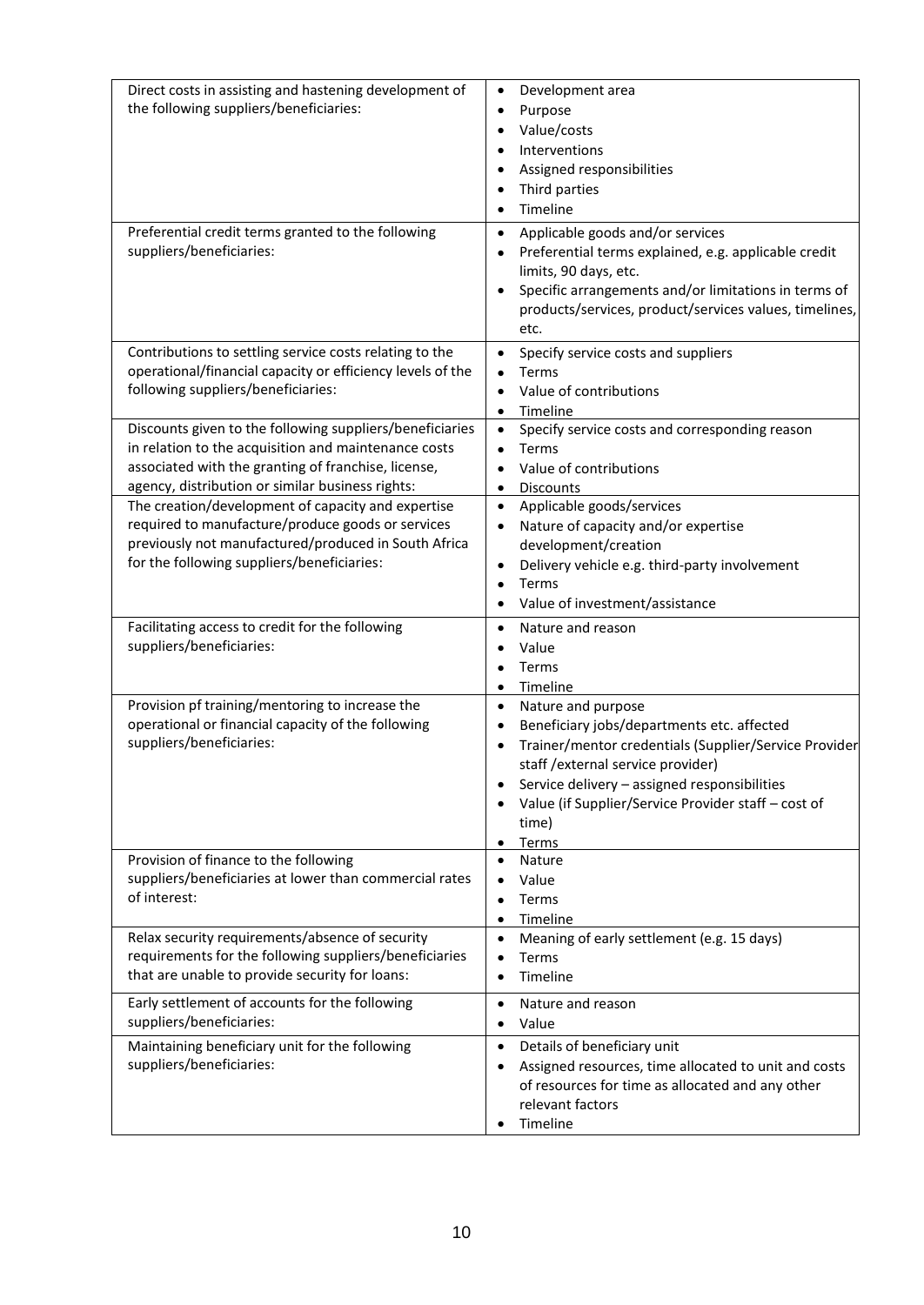# 11 **EXAMPLES OF SUPPLIER DEVELOPMENT KEY PERFORMANCE INDICATORS THAT CAN BE CONSIDERED OVER AND ABOVE THE ITEMS LISTED / ENRICH THE ITEMS REQUIRED IN 5 ABOVE**

*(The following are merely examples of possible interventions and can be selected and amended as appropriate – details pertaining to specific agreement objectives need to be added. The details should include the following):*

### 11.1 Quantitative measure – value in monetary terms, time, etc.

#### 11.2 Qualitative measure – effect/outcome/improvement, etc.)

| <b>KPI</b>                                                                                                                                                                                      | <b>DETAILS</b> |
|-------------------------------------------------------------------------------------------------------------------------------------------------------------------------------------------------|----------------|
| Investment(s) in beneficiary                                                                                                                                                                    |                |
| Loans to beneficiary                                                                                                                                                                            |                |
| Guarantees given or security provided on behalf of beneficiary                                                                                                                                  |                |
| Credit facilities made available to beneficiary                                                                                                                                                 |                |
| Grant contributions to beneficiary                                                                                                                                                              |                |
| Direct costs in assisting and hastening development                                                                                                                                             |                |
| Preferential credit terms granted to beneficiary                                                                                                                                                |                |
| Preferential supplier terms granted to beneficiary                                                                                                                                              |                |
| Contributions to settling service costs relating to the operational/financial<br>capacity or efficiency levels of beneficiary entities.                                                         |                |
| Discounts given to beneficiaries in relation to the acquisition and maintenance<br>costs associated with the granting of franchise, license, agency, distribution or<br>similar business rights |                |
| The creation/development of capacity and expertise required to<br>manufacture/produce goods or services previously not<br>manufactured/produced in South Africa                                 |                |
| Facilitating access to credit for beneficiary                                                                                                                                                   |                |
| Provision of training/mentoring to increase the beneficiary's operational or<br>financial capacity                                                                                              |                |
| Provision of finance to beneficiary at lower than commercial rates of interest                                                                                                                  |                |
| Relax security requirements/absence of security requirements for beneficiaries<br>unable to provide security for loans                                                                          |                |
| Early settlement of accounts with beneficiary                                                                                                                                                   |                |
| Maintaining beneficiary unit                                                                                                                                                                    |                |

# 12 **EXAMPLES OF SUPPLIER DEVELOPMENT IMPLEMENTATION PLAN THAT CAN BE USED A BASELINE AFTER CONSIDERTING WHICH ASPECTS TO INCLUDED IN THIS PLAN**

Below is a summary of the tasks and corresponding sub-tasks, detailed in terms of delivery time lines and persons from both parties responsible for delivery: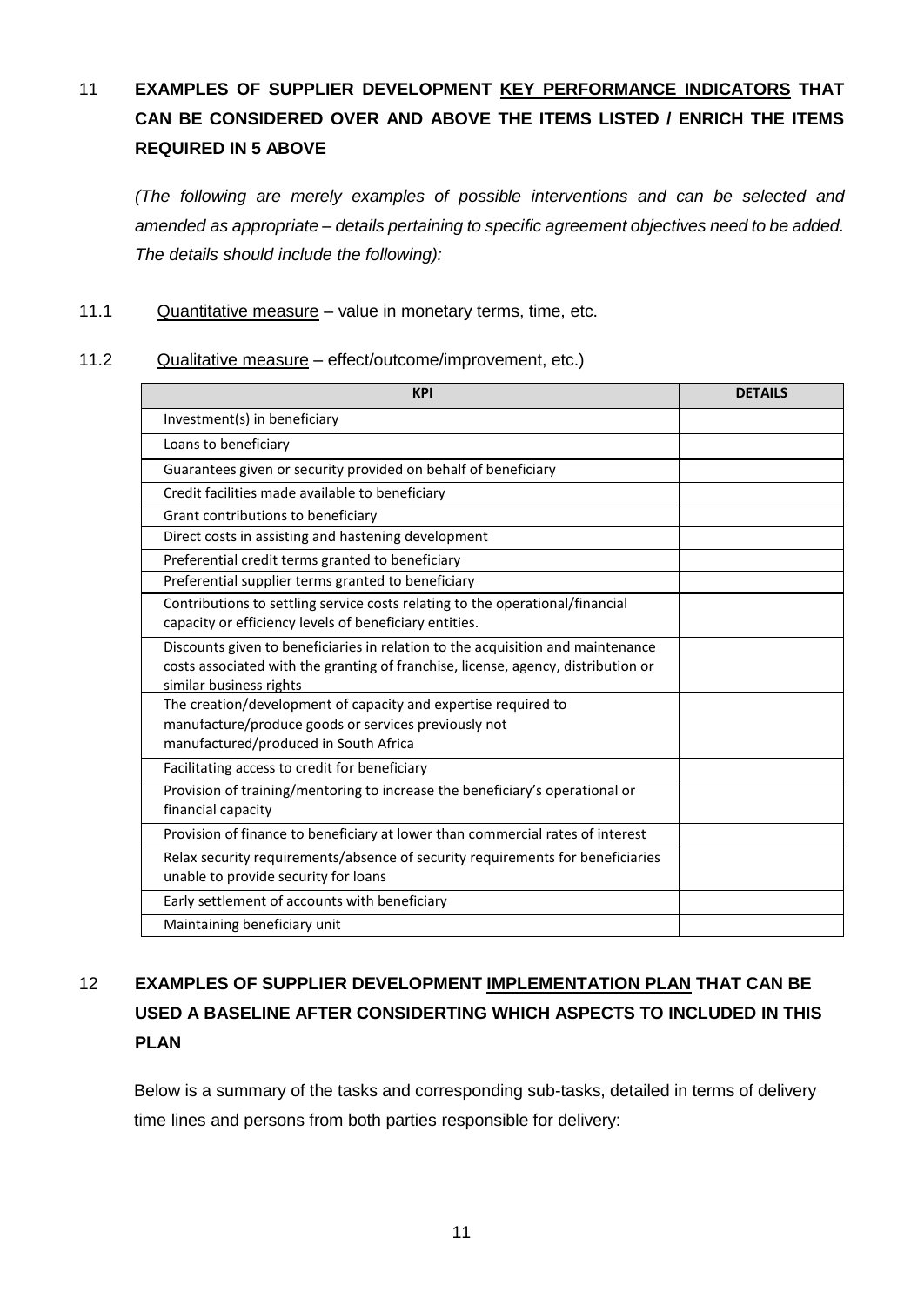| <b>TASKS</b> | <b>SUB-TASKS</b> | <b>TIME LINE</b> | <b>RESPONSIBILITY</b> |
|--------------|------------------|------------------|-----------------------|
|              |                  |                  |                       |
|              |                  |                  |                       |
|              |                  |                  |                       |
|              |                  |                  |                       |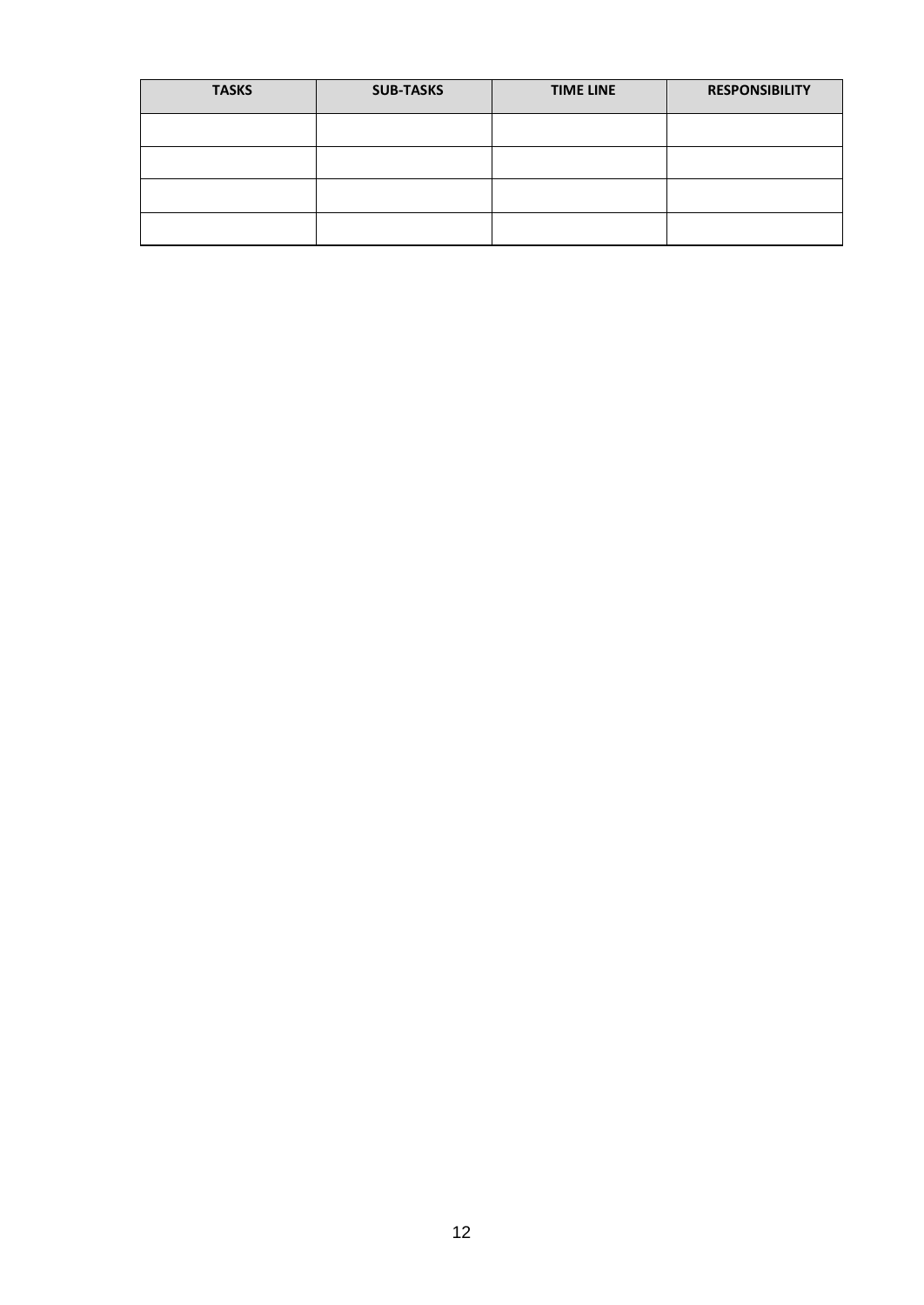### **SUPPLIER DEVELOPMENT IMPLEMENTATION PLAN**

In accordance with clause [8] of the Service Agreement the Supplier Development Implementation Plan is set out below:

### **[THE IMPLEMENTATION PLAN SUBMITTED BY THE SERVICE PROVIDER AND APPROVED BY GMA SHOULD BE INSERTED HERE]**

The following steps are recommended for the completion of the Supplier Development Implementation Plan – not applicable to EME's:

- 1. Read the requirements of the Service Agreement, the Supplier Development and Skills Transfer Agreement, and all relevant legislation relevant to the B-BBEE Codes of Good Practice.
- 2. Familiarize yourself with the Guideline document and clarify aspects that needs clarity before compiling Annexure "A".
- 3. Read the *Supplier Development Category Definitions and High-Level Descriptions* in items 5, 9, 10, 11, and 12 of the Guideline document with specific reference to the following items relevant to Supplier Development:
	- 5.2 Industrialisation (applicable to multi-nationals, large entities and overseas suppliers
	- 5.3 South African Capability and Capacity Building
	- 5.4 Technology Transfer/Sustainability
	- 5.6 Job Creation/Preservation
	- 5.7 Small business promotion
	- 5.8 Rural development/integration (only applicable in some contracts as specified by GMA)

**The following formats must be completed in detail as in alignment with the B-BBEE Act and Codes of Good Practices:**

- 9 Examples of Supplier Development Objectives
- 10 Examples of Supplier Development Priority Interventions
- 11 Examples of Supplier Development Key Performance Indicators
- 12 Examples of Supplier Development Plan
- *4.* Once this Supplier Development Implementation Plan as per Annexure "A" has been agreed upon, then the *Measurement Criteria / Matrix* will be drafted to guide the measurement of performance as per clause 7.1 together with *Detailed Requirements for the Monthly and Final Reports* as per clause 9.3.4 on the *Supplier Development and Skills Transfer Agreement.*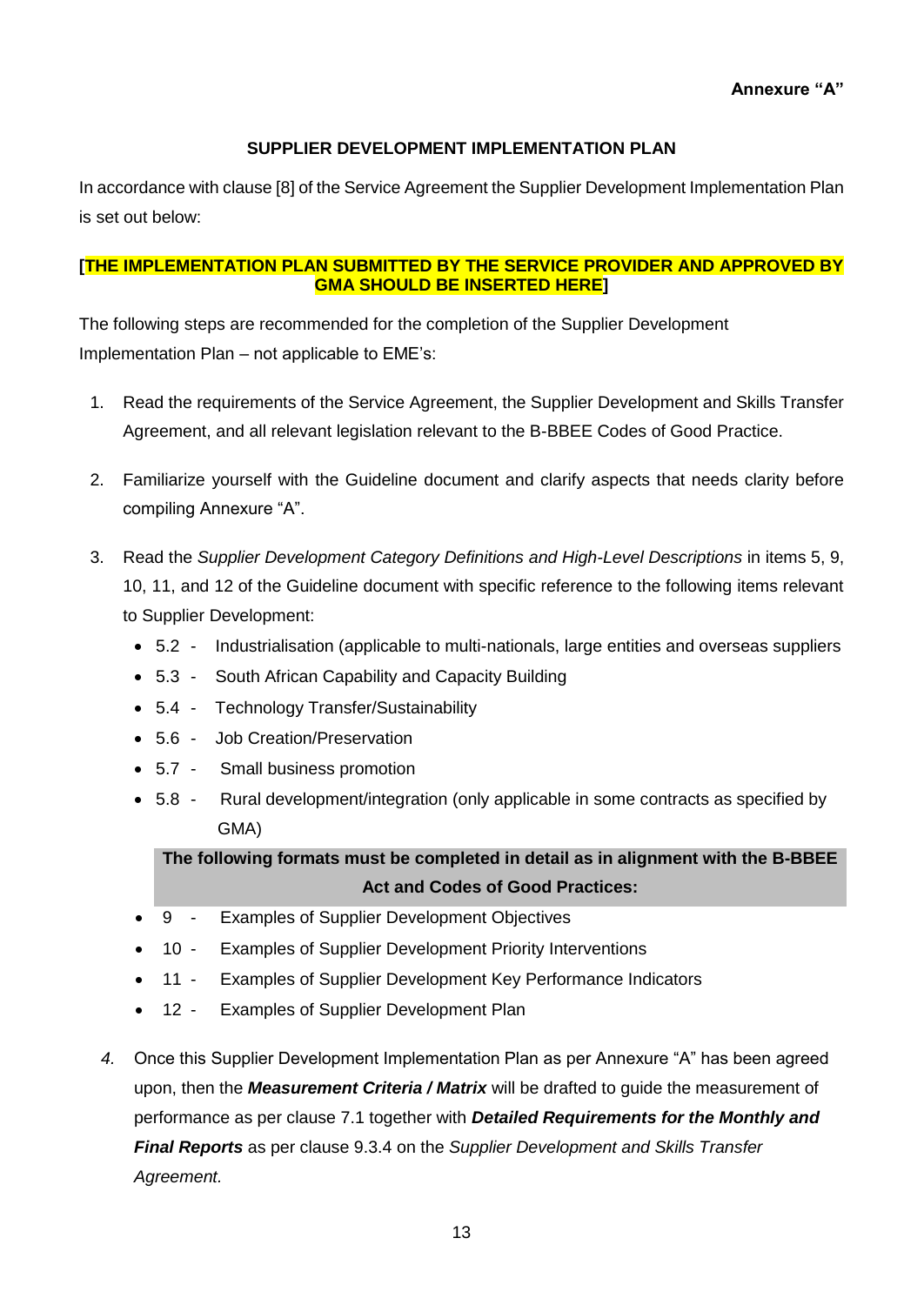#### **SCOPE OF WORK**

### **[THE SCOPE OF WORK TO BE RENDERED BY THE SERVICE PROVIDER SHOULD BE INSERTED HERE AS PER THE TASK ORDER OR PURCHASE ORDER]**